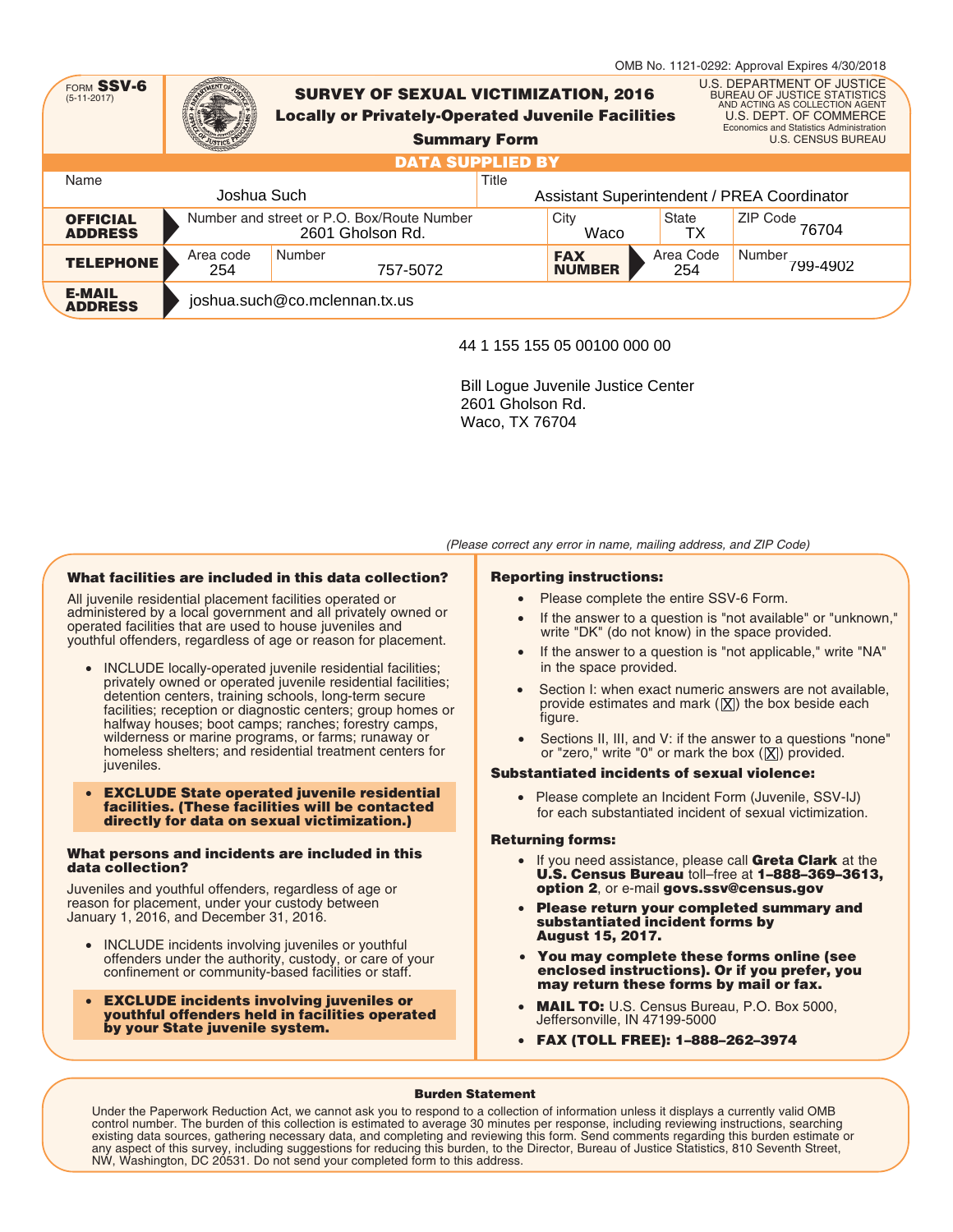#### **DEFINITIONS 3. On December 31, 2016, how many persons held in this facility were — JUVENILES and YOUTHFUL OFFENDERS b. Females** ............... 321 • Any person under the custody or care of a juvenile **a. Males** ..................  $\Box$ residential facility owned or operated by a local government or private agency. **FACILITIES**  $\Box$ INCLUDE all juvenile residential placement facilities operated or administered by a local government and all privately owned or operated facilities that are used to house juveniles and **c. TOTAL**(Sum of Items 3a and 3b) . 33  $rac{33}{10}$  and  $rac{1}{2}$  and  $rac{1}{2}$  and  $rac{1}{2}$  and  $rac{1}{2}$  and  $rac{1}{2}$  and  $rac{1}{2}$  and  $rac{1}{2}$  and  $rac{1}{2}$  and  $rac{1}{2}$  and  $rac{1}{2}$  and  $rac{1}{2}$  and  $rac{1}{2}$  and  $rac{1}{2}$  and  $rac{1}{2}$  and  $rac{1}{2}$  and  $rac{1}{2}$  an  $\Box$ youthful offenders charged with or court-adjudicated for: • Any offense that is illegal for both adults and juveniles; • Count persons held in the facility regardless of age or reason for placement. Include persons who were **OR** temporarily away but had assigned beds on December 31, 2016. • An offense that is ILLEGAL in your State for juveniles, but not for adults (running away, truancy, incorrigibility, **4. On December 31, 2016, how many persons** curfew violations, and liquor violations). **held in this facility were —** EXCLUDE all State-operated facilities and locally or privately-operated facilities used ONLY to house juveniles for: 33  $\Box$ **a. Age 17 or younger** ........ • Non-criminal behavior (neglect, abuse, abandonment, or dependency);  $\mathbf 0$ **OR b. Age 18 to 20** ..............  $\Box$ • Being Persons in Need of Services (PINS) or Children in Need of Services (CHINS) who have assigned beds for  $\Omega$ reasons other than offenses. **c. Age 21 or older** ..........  $\Box$ **Section I – GENERAL INFORMATION d. TOTAL** (Sum of Items 4a through 33  $\Box$ 4c should equal Item 3c) . . . . . . . **1. Is this facility owned by a —** • Count all persons held in the facility regardless of age 01 Derivate agency or reason for placement. Include persons who were temporarily away but had assigned beds on 02 Native American Tribal Government December 31, 2016. 03∟ State **5. Between January 1, 2016, and** 04 County **December 31, 2016, how many persons were** 05 Local or municipal government **admitted to or discharged from this facility?** 06 Other – *Specify* 467  $\Box$ **a. TOTAL number admitted** . . **2. Is this facility operated by a —** 467**b. TOTAL number discharged** .  $\Box$ 01 Private agency 02 Native American Tribal Government • Include all persons admitted to this facility by a formal legal document, by the authority of the courts, or by 03 State some other official agency. 04 County • Include all persons discharged from this facility after a 05 Local or municipal government period of confinement including sentence completion, 06 Other – *Specify* pretrial releases, transfers to adult jurisdictions or to other States, and deaths. Exclude admissions and discharges resulting from returns from escape, administrative transfers to other juvenile facilities, or temporary release including work/school release, medical appointments, other treatment facilities, or court appearances.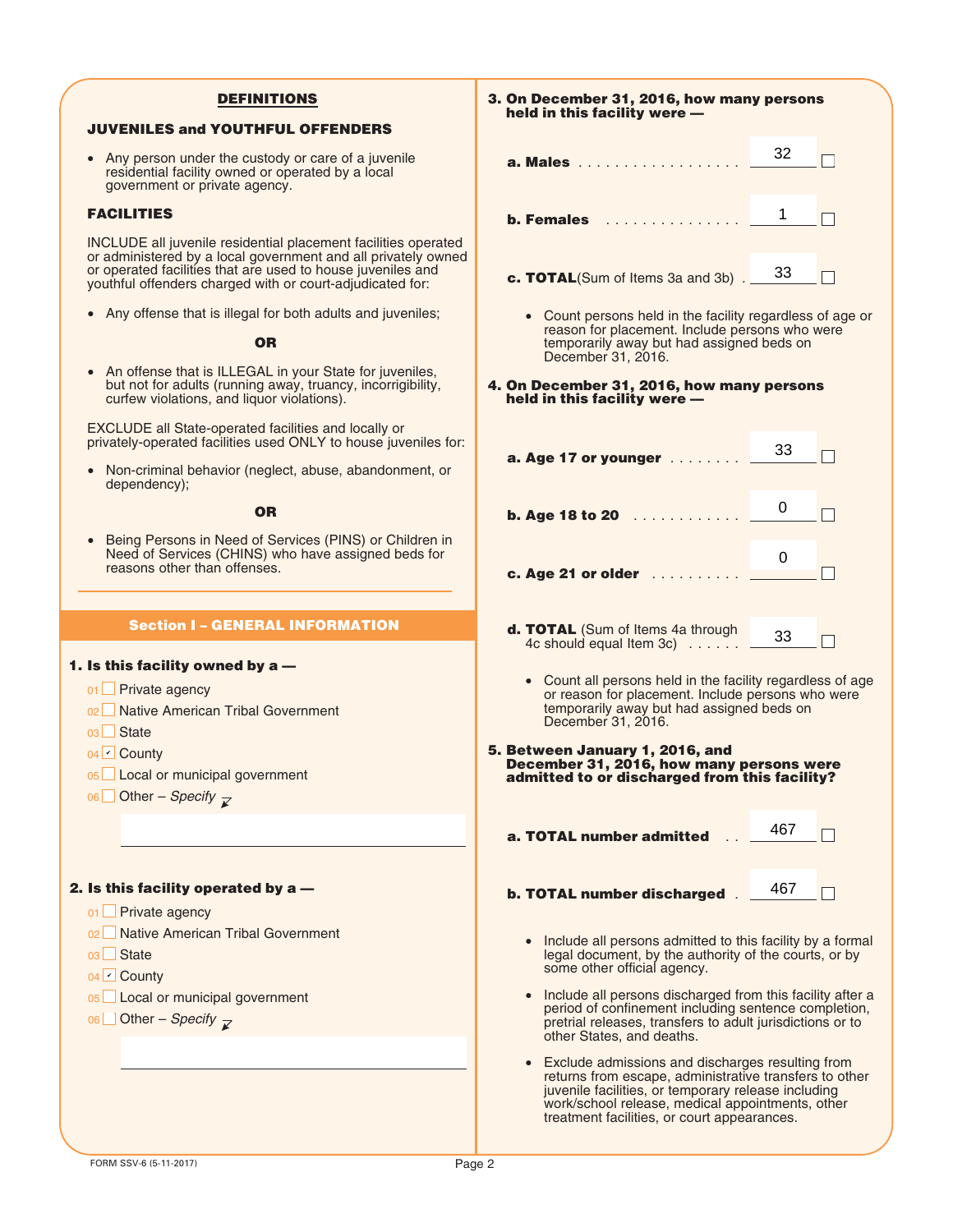### **Section II – YOUTH-ON-YOUTH SEXUAL VICTIMIZATION**

### **DEFINITIONS**

The survey utilizes the definition of "sexual abuse" as provided by 28 C.F.R. §115.6 in the *National Standards to Prevent, Detect, and Respond to Prison Rape* (under the Prison Rape Elimination Act of 2003). For purposes of SSV, sexual abuse is disaggregated into three categories of youth-on-youth sexual victimization. These categories are:

## **NONCONSENSUAL SEXUAL ACTS**

Sexual contact of any person without his or her consent, or of a person who is unable to consent or refuse;

### **AND**

• Contact between the penis and the vulva or the penis and the anus including penetration, however slight;

### **OR**

• Contact between the mouth and the penis, vulva, or anus;

### **OR**

• Penetration of the anal or genital opening of another person, however slight, by a hand, finger, object, or other instrument.

## **ABUSIVE SEXUAL CONTACT**

Sexual contact of any person without his or her consent, or of a person who is unable to consent or refuse;

### **AND**

- Intentional touching, either directly or through the clothing, of the genitalia, anus, groin, breast, inner thigh, or buttocks of any person.
- EXCLUDE incidents in which the contact was incidental to a physical altercation.

# *to fully complete this form.)* **SEXUAL HARASSMENT**

Repeated and unwelcome sexual advances, requests for sexual favors, or verbal comments, gestures, or actions of a derogatory or offensive sexual nature by one youth directed toward another.

### **6. Does your facility record allegations of youth-on-youth NONCONSENSUAL SEXUAL ACTS?**

### **01**  $\triangledown$  Yes → **a.** Do you record all reported **occurrences, or only substantiated ones?**

- 01 <mark>ビ All</mark>
- $_{02}$   $\Box$  Substantiated only

### **b. Do you record attempted NONCONSENSUAL SEXUAL ACTS or only completed ones?**

- o<sub>1</sub> Doth attempted and completed
- $_{02}$   $\Box$  Completed only

No ➔ *Please provide the definition used by your* 02 *facility for youth-on-youth NONCONSENSUAL SEXUAL ACTS in the space below. Use that definition to complete Items 7 and 8.*

**7. Between January 1, 2016 and December 31, 2016, how many allegations of youth-on-youth NONCONSENSUAL SEXUAL ACTS were reported?**

### **Number reported** ...... <u>None</u>

 $\Box$  None

- If an allegation involved multiple victimizations, count only once.
- Exclude any allegations that were reported as consensual.

### **EXOLUDE finderits in which the contact was incluental 8. Of the allegations reported in Item 7, how many**<br>to a physical altercation. **were —** *(Please contact the agency or office responsible for investigating allegations of sexual victimization in order*

**a. Substantiated** ...... <u>의</u> None

The event was investigated and determined to have occurred, based on a preponderance of the evidence (28 C.F.R. §115.72).

**b. Unsubstantiated** .... None ✔

• The investigation concluded that evidence was insufficient to determine whether or not the event occurred.

**c. Unfounded** .........

• The investigation determined that the event did NOT occur.

**d. Investigation ongoing** .

• Evidence is still being gathered, processed or evaluated, and a final determination has not yet been made.

<u>기</u> None

None ✔

- **e. TOTAL** (Sum of Items 8a through 8d) . . . . . . . . -<u>기</u> None
	- The total should equal the number reported in Item 7.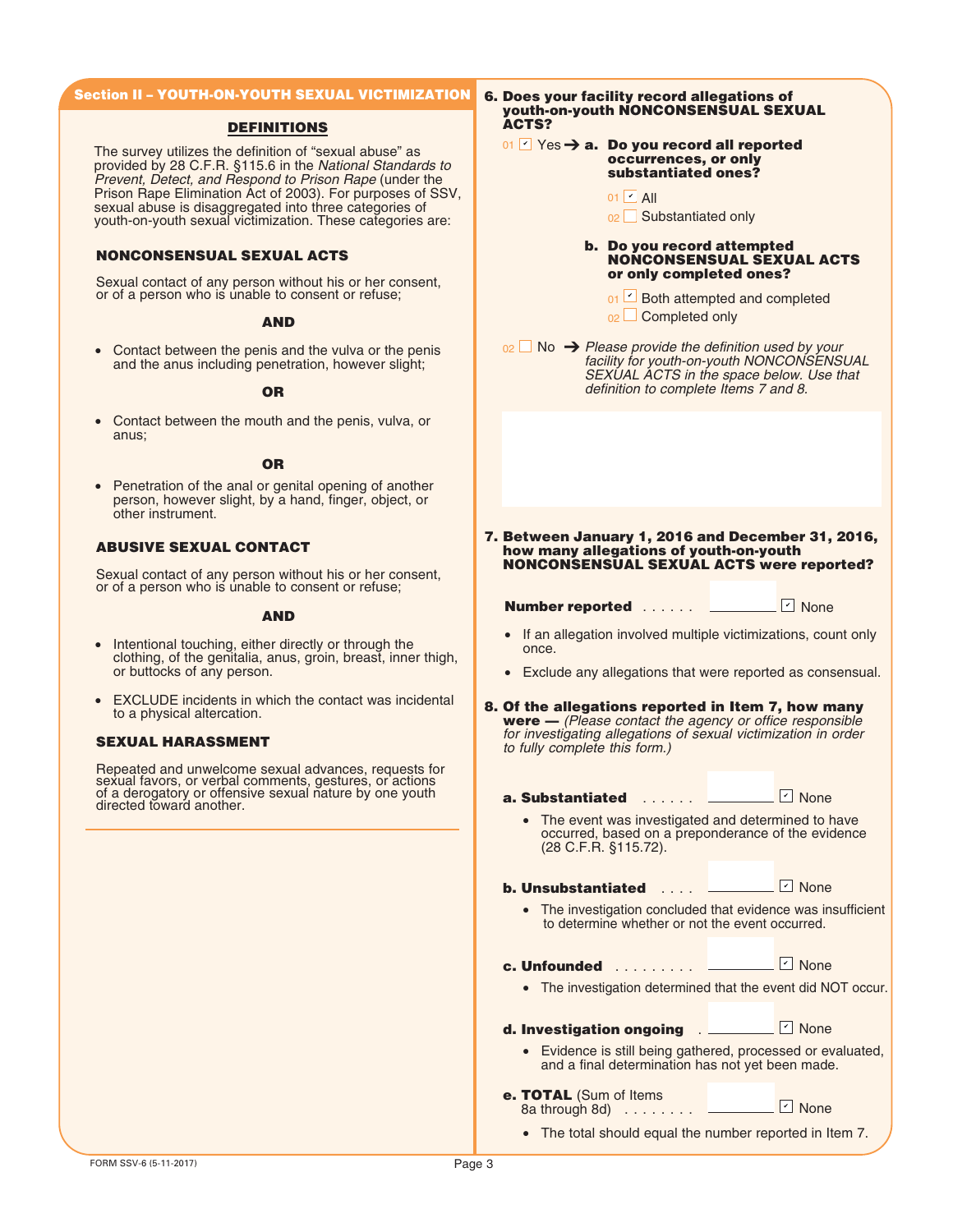| 9. Does your facility record allegations of<br>youth-on-youth ABUSIVE SEXUAL CONTACT?<br>(See definitions on page 3.)<br>$_{01}$ $\vee$ Yes $\rightarrow$ Can these be counted separately<br>from allegations of<br><b>NONCONSENSUAL SEXUAL ACTS?</b><br>$01$ Yes<br>$02 \Box$ No $\rightarrow$ Skip to Item 12.<br>$\Box$ No $\rightarrow$ Please provide an explanation in the space<br>02<br>below and then skip to Item 12. | 12. Does your facility record allegations of<br>youth-on-youth SEXUAL HARASSMENT?<br>(See definitions on page 3.)<br>$_{01}$ $\vee$ Yes $\rightarrow$ Do you record all reported<br>allegations or only substantiated<br>ones?<br>$01$ $\sim$ All<br>02 Substantiated only<br>$_{02}$ No $\rightarrow$ Please provide an explanation in the space<br>below and then skip to Section III. |  |  |
|---------------------------------------------------------------------------------------------------------------------------------------------------------------------------------------------------------------------------------------------------------------------------------------------------------------------------------------------------------------------------------------------------------------------------------|------------------------------------------------------------------------------------------------------------------------------------------------------------------------------------------------------------------------------------------------------------------------------------------------------------------------------------------------------------------------------------------|--|--|
|                                                                                                                                                                                                                                                                                                                                                                                                                                 |                                                                                                                                                                                                                                                                                                                                                                                          |  |  |
| 10. Between January 1, 2016, and<br>December 31, 2016, how many allegations of<br>youth-on-youth ABUSIVE SEXUAL CONTACT<br>were reported?                                                                                                                                                                                                                                                                                       | 13. Between January 1, 2016, and<br>December 31, 2016, how many allegations of<br>youth-on-youth SEXUAL HARASSMENT were<br>reported?                                                                                                                                                                                                                                                     |  |  |
| $\boxed{\triangleright}$ None<br>Number reported <u>_______</u>                                                                                                                                                                                                                                                                                                                                                                 | $\boxed{\phantom{1}}$ None<br>Number reported <u>______</u>                                                                                                                                                                                                                                                                                                                              |  |  |
| If an allegation involved multiple victimizations, count<br>$\bullet$<br>only once.                                                                                                                                                                                                                                                                                                                                             | • If an allegation involved multiple victims or youth<br>perpetrators, count only once.                                                                                                                                                                                                                                                                                                  |  |  |
| • Exclude any allegations that were reported as consensual.                                                                                                                                                                                                                                                                                                                                                                     | • Exclude any allegations that were reported as consensual.                                                                                                                                                                                                                                                                                                                              |  |  |
| 11. Of the allegations reported in Item 10, how<br><b>many were -</b> (Please contact the agency or office<br>responsible for investigating allegations of sexual<br>victimization in order to fully complete this form.)                                                                                                                                                                                                       | 14. Of the allegations reported in Item 13, how<br><b>many were -</b> (Please contact the agency or office<br>responsible for investigating allegations of sexual<br>victimization in order to fully complete this form.)                                                                                                                                                                |  |  |
| $\boxed{\phantom{1}}$ None<br>a. Substantiated _______                                                                                                                                                                                                                                                                                                                                                                          | $\n  None\n$<br>a. Substantiated _________                                                                                                                                                                                                                                                                                                                                               |  |  |
| <b>b. Unsubstantiated EXECUTE:</b> None                                                                                                                                                                                                                                                                                                                                                                                         | <b>b. Unsubstantiated Laterally Report Fig. 10</b> None                                                                                                                                                                                                                                                                                                                                  |  |  |
| <b>c. Unfounded</b> $\Box$ None                                                                                                                                                                                                                                                                                                                                                                                                 | <b>c. Unfounded EXECUTE:</b> None                                                                                                                                                                                                                                                                                                                                                        |  |  |
|                                                                                                                                                                                                                                                                                                                                                                                                                                 |                                                                                                                                                                                                                                                                                                                                                                                          |  |  |
| e. TOTAL (Sum of Items<br>11a through 11d) $\ldots$ $\ldots$ $\Box$ None<br>• The total should equal the number reported in Item 10.                                                                                                                                                                                                                                                                                            | e. TOTAL (Sum of Items<br><b>TOTAL</b> (Surfi of Items<br>14a through 14d) $\ldots \ldots$ $\blacksquare$ None<br>• The total should equal the number reported in Item 13.                                                                                                                                                                                                               |  |  |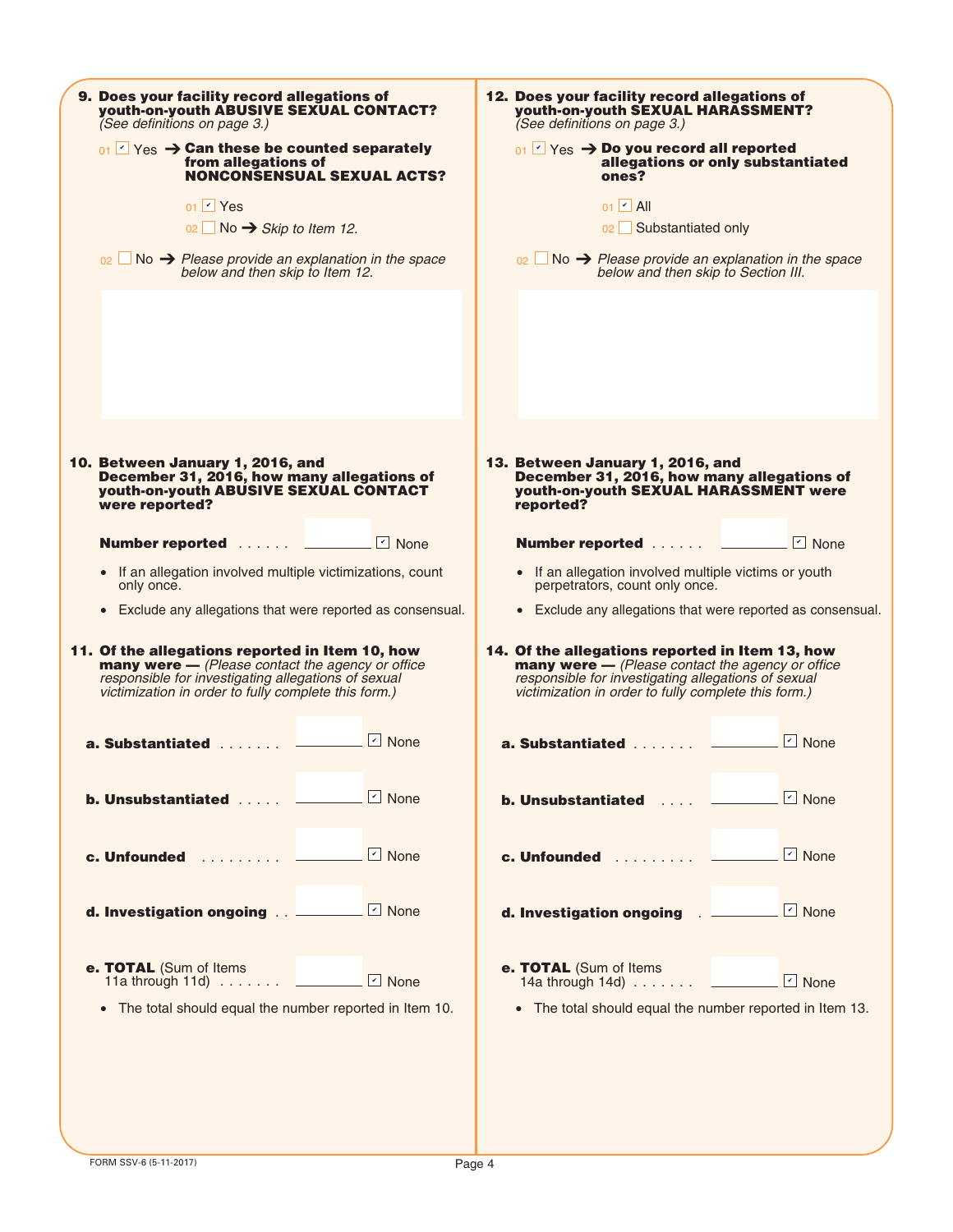### **Section III – STAFF-ON-YOUTH SEXUAL ABUSE**

### **DEFINITIONS**

The survey utilizes the definition of "sexual abuse" by a staff member, contractor or volunteer as provided by 28 C.F.R. §115.6 in the *National Standards to Prevent, Detect, and Respond to Prison Rape* (under the Prison Rape Elimination Act of 2003). For purposes of SSV, sexual abuse is disaggregated into two categories of staff-on-youth sexual abuse. These categories are:

## **STAFF SEXUAL MISCONDUCT**

Any behavior or act of a sexual nature directed toward a youth by an employee, volunteer, contractor, official visitor or other agency representative (exclude family, friends or other visitors).

Sexual relationships of a romantic nature between staff and youths are included in this definition. Consensual or nonconsensual sexual acts include–

• Intentional touching, either directly or through the clothing, of the genitalia, anus, groin, breast, inner thigh, or buttocks that is unrelated to official duties or with the intent to abuse, arouse, or gratify sexual desire;

### **OR**

• Completed, attempted, threatened, or requested sexual acts;

### **OR**

• Occurrences of indecent exposure, invasion of privacy, or staff voyeurism for reasons unrelated to official duties or for sexual gratification.

### **STAFF SEXUAL HARASSMENT**

Repeated verbal statements, comments or gestures of a sexual nature to a youth by an employee, volunteer, contractor, official visitor, or other agency representative (exclude family, friends, or other visitors). Include–

• Demeaning references to gender; or sexually suggestive or derogatory comments about body or clothing;

### **OR**

• Repeated profane or obscene language or gestures.

### **15. Does your facility record allegations of STAFF SEXUAL MISCONDUCT?**

### **01**  $\boxed{v}$  Yes → Do you record all reported **occurrences, or only substantiated ones?**

01 <mark>Y</mark> All

02 Substantiated only

No ➔ *Please provide an explanation in the space* 02 *below and then skip to Item 18.*

**16. Between January 1, 2016, and December 31, 2016, how many allegations of STAFF SEXUAL MISCONDUCT were reported?**

| <b>Number reported Album</b> |  |  | $\lfloor$ $\lfloor$ None |
|------------------------------|--|--|--------------------------|
|------------------------------|--|--|--------------------------|

- If an allegation involved multiple victimizations, count only once.
- **17. Of the allegations reported in Item 16, how many were —** *(Please contact the agency or office responsible for investigating allegations of sexual victimization in order to fully complete this form.)*

| <b>Contract Contract</b><br>a. Substantiated                      | <b>None</b>            |
|-------------------------------------------------------------------|------------------------|
| <b>b. Unsubstantiated</b> <u>_</u>                                | $\vert$ None           |
|                                                                   | $ r $ None             |
| d. Investigation ongoing                                          | $\vert\cdot\vert$ None |
| <b>e. TOTAL</b> (Sum of Items<br>17a through 17d) $\ldots \ldots$ | <b>None</b>            |

• The total should equal the number reported in Item 16.